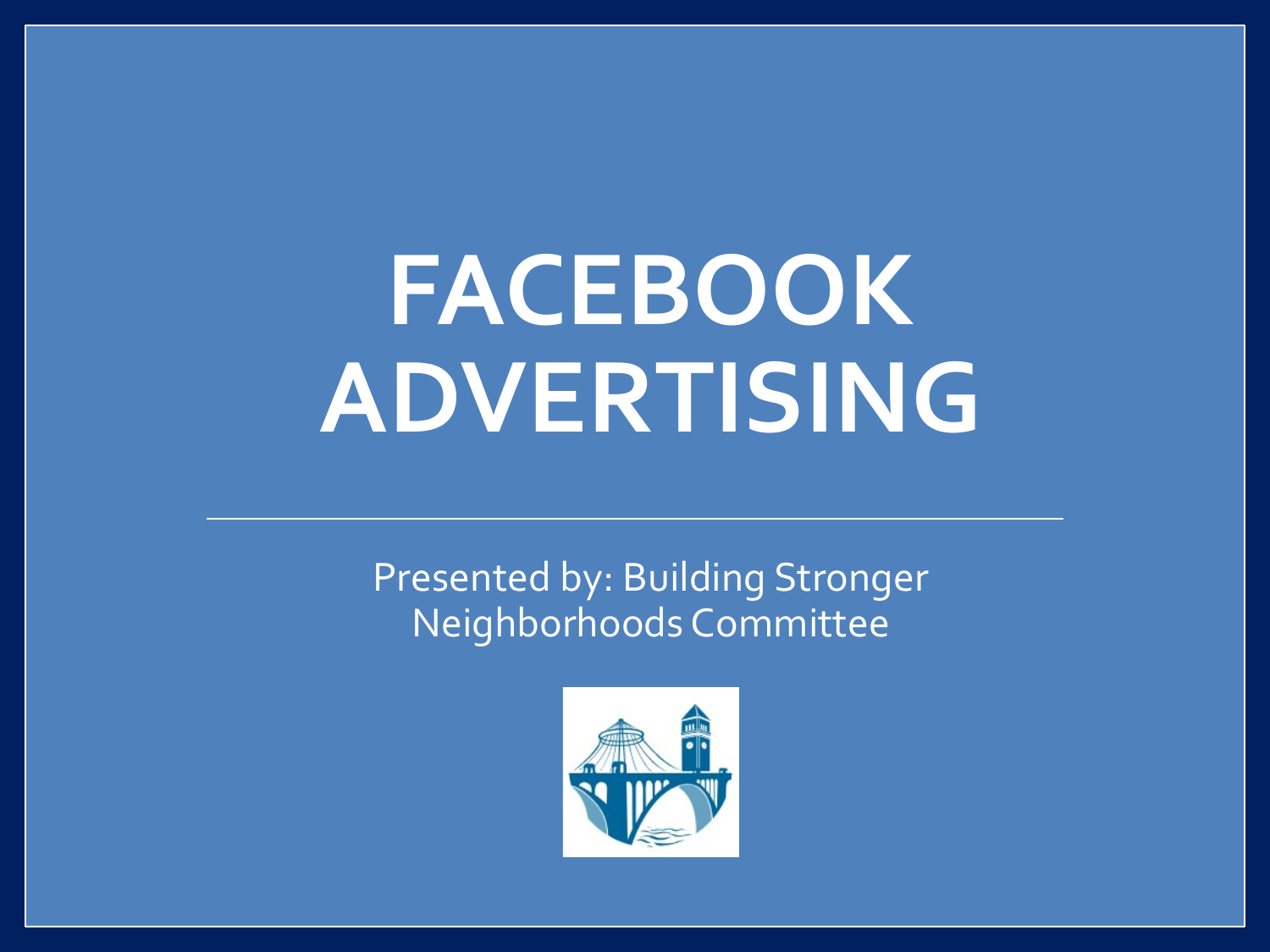### **Why Facebook is Important**

•There are 2.271 billion Facebook users, 1.495 billion use it daily.

- 50% of all US adults over the age of 50 use Facebook
- 80% of all US adults ages 25-49 use Facebook
- 65% of US teenagers ages 14-17 use Facebook
- •Advertising, event creation, and page maintenance are accessible from an organizations' page.
- •Data analytics are available for you to view how people engage with your page.
- •There are many "How-To's" for utilizing your page to its fullest potential.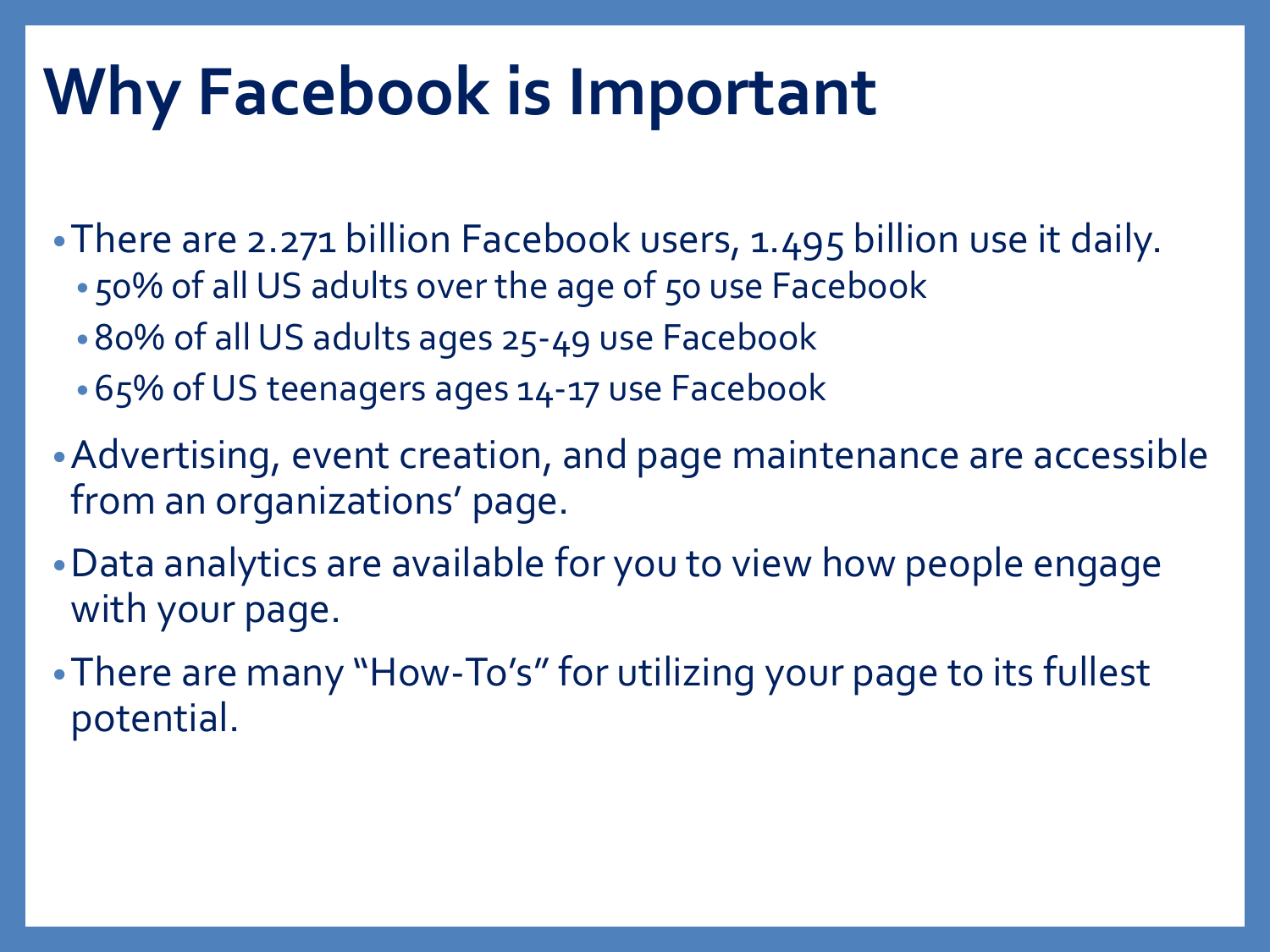## **Why Facebook is Important**

#### **What Users Do (and Want to Do) on the Social Network.**

- The primary reasons why people use the social network, at least according to [this research by Ashwini](http://www.ncbi.nlm.nih.gov/pmc/articles/PMC3335399/) Nadkarni and Stefan G. Hofmann from the Boston University, include:
- The need to belong,
- The need for self-presentation.
- **According to [Statista,](http://www.statista.com/statistics/420714/top-facebook-activities-worldwide/) most people log in to the social network to:**
- Like content,
- Message with others,
- Consume content,
- Comment on photo or post, and
- Check for any new updates from friends.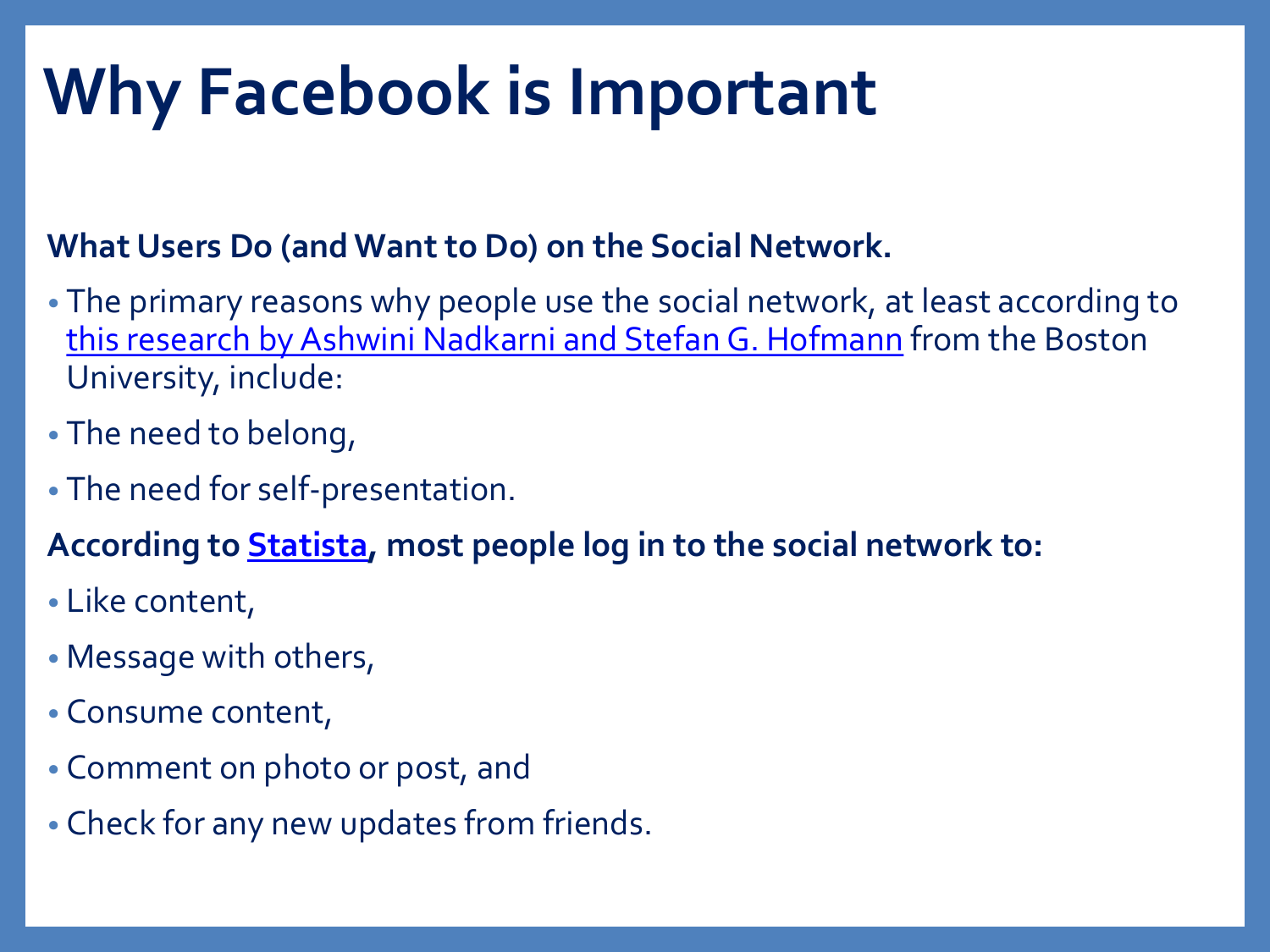